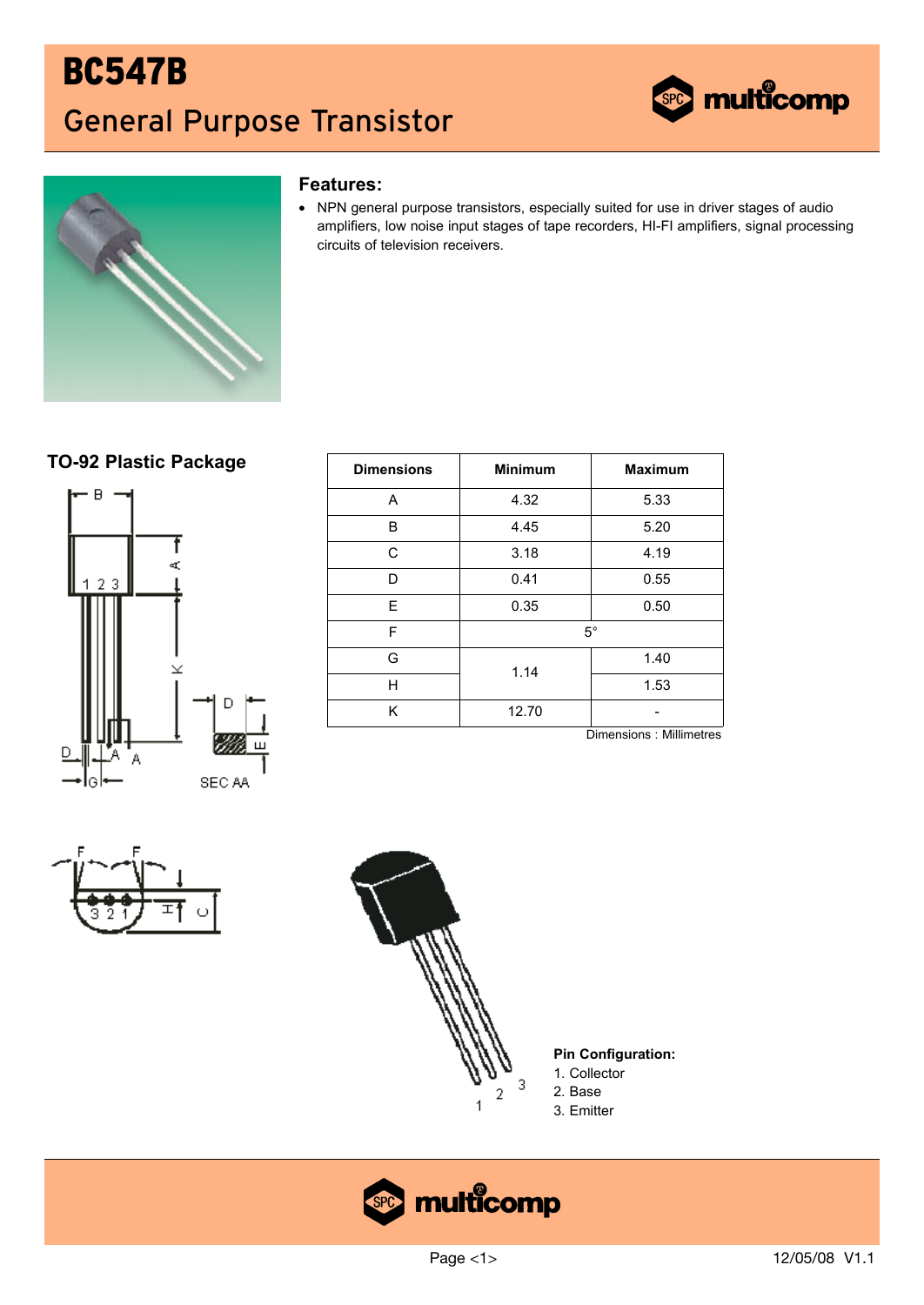## Absolute Maximum Ratings (T<sub>a</sub> = 25°C unless otherwise specified)

| <b>Parameters</b>                                              | Symbol                  | <b>Value</b>    | <b>Unit</b> |  |
|----------------------------------------------------------------|-------------------------|-----------------|-------------|--|
| <b>Collector Emitter Voltage</b>                               | $V_{CEO}$               | 45              |             |  |
| <b>Collector Emitter Voltage</b>                               | $V_{CES}$               | 50              | V           |  |
| Collector Base Voltage                                         | V <sub>CBO</sub>        |                 |             |  |
| Emitter Base Voltage                                           | V <sub>EBO</sub>        | 6.0             |             |  |
| <b>Collector Current Continuous</b><br>Peak                    | $I_{\rm C}$<br>$I_{CM}$ | 100<br>200      |             |  |
| <b>Base Current Peak</b>                                       | $I_{BM}$                | 200             | mA          |  |
| <b>Emitter Current Peak</b>                                    | $I_{EM}$                |                 |             |  |
| Power Dissipation at $T_a = 25^{\circ}$ C<br>Derate above 25°C | $P_{TA}$                | 500<br>4.0      | mW<br>mW/°C |  |
| Storage Temperature                                            | $T_{\text{stg}}$        | $-65$ to $+150$ | $^{\circ}C$ |  |
| Junction Temperature                                           | $T_j$                   | 150             |             |  |
| <b>Thermal Resistance</b>                                      |                         |                 |             |  |
| Junction to Ambient                                            | $R_{th (j-a)}$          | 250             | °C/W        |  |

## Electrical Characteristics (T<sub>a</sub> = 25°C unless otherwise specified)

| <b>Parameters</b>                           | Symbol           | <b>Test Condition</b>                                                          | <b>Value</b>                 | <b>Unit</b> |
|---------------------------------------------|------------------|--------------------------------------------------------------------------------|------------------------------|-------------|
| <b>Collector Emitter Voltage</b>            | V <sub>CEO</sub> | $I_C = 1 \text{mA}, I_B = 0$                                                   | >45                          |             |
| Collector Base Voltage                      | $V_{CBO}$        | $I_C = 10 \mu A$ , $I_F = 0$                                                   | >50                          | $\vee$      |
| Emitter Base Voltage                        | $V_{EBO}$        | $I_F = 10 \mu A$ , $I_C = 0$                                                   | >6.0                         |             |
| <b>Collector Cut off Current</b>            | $I_{CBO}$        | $V_{CB}$ = 30V, $I_F$ = 0<br>$T_1 = 150^{\circ}C$<br>$V_{CB}$ = 30V, $I_F$ = 0 | < 50<br>< 5.0                | nA<br>μA    |
|                                             | $I_{CES}$        | $V_{CF}$ = 50V, $V_{BF}$ = 0<br>$T_1 = 125^{\circ}C$                           | $<$ 15                       | nA          |
| <b>Collector Cut off Current</b>            |                  | $V_{CF}$ = 50V, $V_{BF}$ = 0                                                   | 4.0                          | μA          |
| DC Current Gain                             | $h_{FE}$         | $I_{C}$ = 2mA, $V_{CF}$ = 5V                                                   | 200                          |             |
| <b>Collector Emitter Saturation Voltage</b> | $V_{CE (sat)}$   | $I_C$ = 10mA, $I_B$ = 0.5mA<br>$I_C = 100 \text{mA}, I_B = 5 \text{mA}$        | < 0.25<br>< 0.60             |             |
| Base Emitter Saturation Voltage             | $V_{BE (sat)}$   | $I_C = 10 \text{mA}, I_B = 0.5 \text{mA}$<br>$I_C$ = 100mA, $I_B$ = 5mA        | Typical 0.70<br>Typical 0.90 | $\vee$      |
| Base Emitter On Voltage                     | $V_{BE (on)}$    | $I_C = 2mA$ , $V_{CF} = 5V$<br>$I_C = 10 \text{mA}, V_{CE} = 5V$               | $0.55 - 0.70$<br>< 0.72      |             |

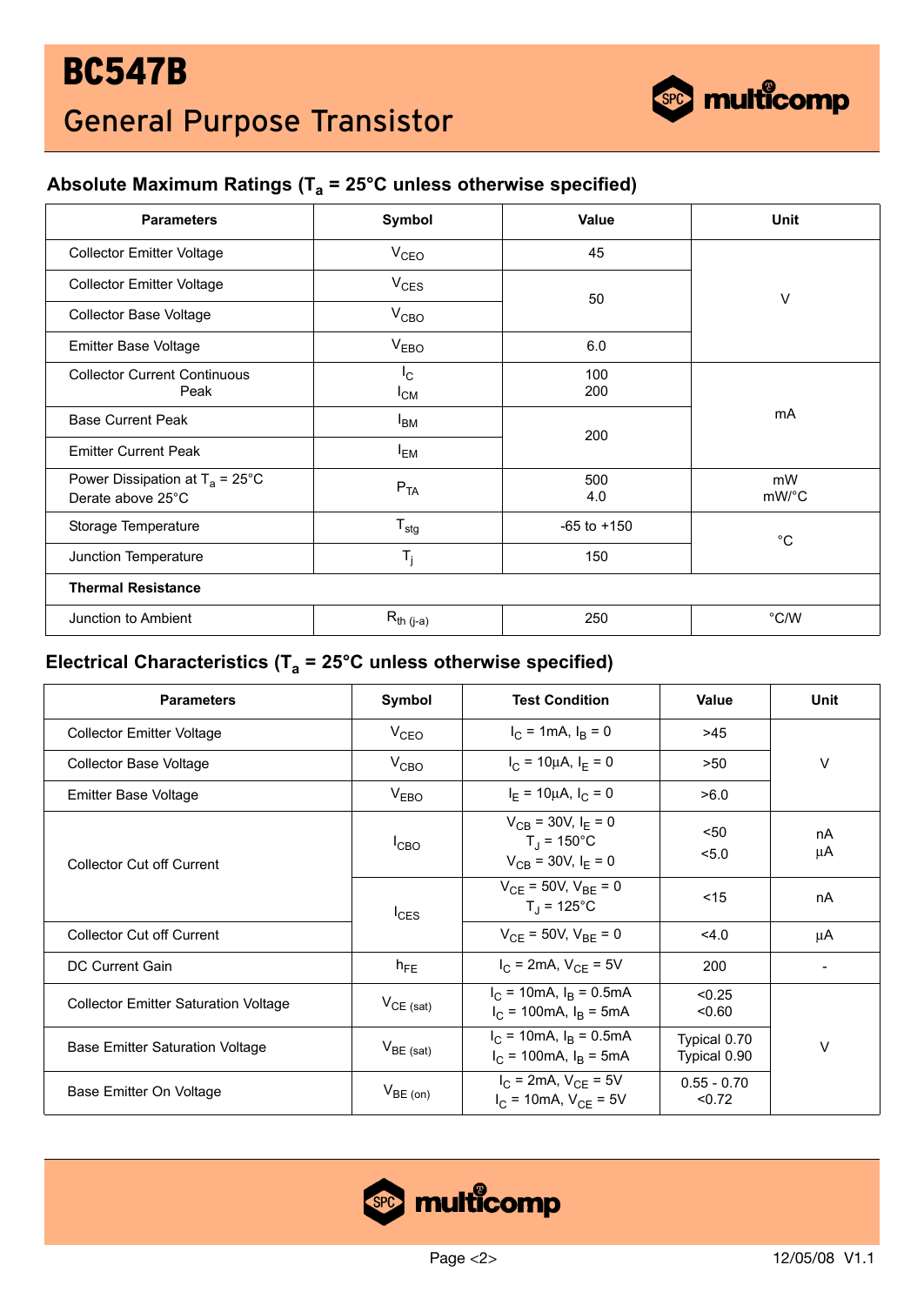

## **Electrical Characteristics (Ta = 25°C unless otherwise specified)**

| <b>Parameters</b>                   | Symbol    | <b>Test Condition</b>                                              | <b>Value</b> | Units       |  |  |  |
|-------------------------------------|-----------|--------------------------------------------------------------------|--------------|-------------|--|--|--|
| <b>Dynamic Characteristics</b>      |           |                                                                    |              |             |  |  |  |
| <b>Transition Frequency</b>         | $f_T$     | $I_{C}$ = 10mA, $V_{CF}$ = 5V<br>$f = 100 MHz$                     | Typical 300  | MHz         |  |  |  |
| <b>Collector Output Capacitance</b> | $C_{cbo}$ | $V_{CB}$ = 10V, f = 1MHz                                           | < 4.50       |             |  |  |  |
| <b>Emitter Input Capacitance</b>    | $C_{ib}$  | $V_{FB} = 0.5V$ , f = 1MHz                                         | Typical 9.0  | pF          |  |  |  |
| Noise Figure                        | <b>NF</b> | $I_C = 0.2 \text{mA}, V_{CE} = 5V$<br>$R_s = 1k\Omega$ , f = 200Hz | ~10          | dB          |  |  |  |
| Small Signal Current Gain           | $h_{fe}$  |                                                                    | Typical 330  |             |  |  |  |
| Input Impedance                     | $h_{ie}$  | $I_{C}$ = 2mA, $V_{CF}$ = 5V                                       | $3.2 - 8.5$  | $k\Omega$   |  |  |  |
| Voltage Feedback Ratio              | $h_{re}$  |                                                                    | Typical 2.0  | $x 10^{-4}$ |  |  |  |
| Output Impedance                    | $h_{oe}$  |                                                                    | $60$         | μ $Ω$       |  |  |  |

### **Specifications**

| $V_{\text{CEO}}$<br>(V) | V <sub>CBO</sub><br><b>Maximum</b><br>(V) | ıс<br>(A) | $n_{FE}$<br><b>Minimum</b><br>at $I_C = 2mA$ | (Typical)<br><b>MHz</b> | $P_{\text{tot}}$<br>(mW) | Package | <b>Part Number</b> |
|-------------------------|-------------------------------------------|-----------|----------------------------------------------|-------------------------|--------------------------|---------|--------------------|
| 45                      | 50                                        | 0.1       | 200                                          | 300                     | 625                      | TO-92   | <b>BC547B</b>      |